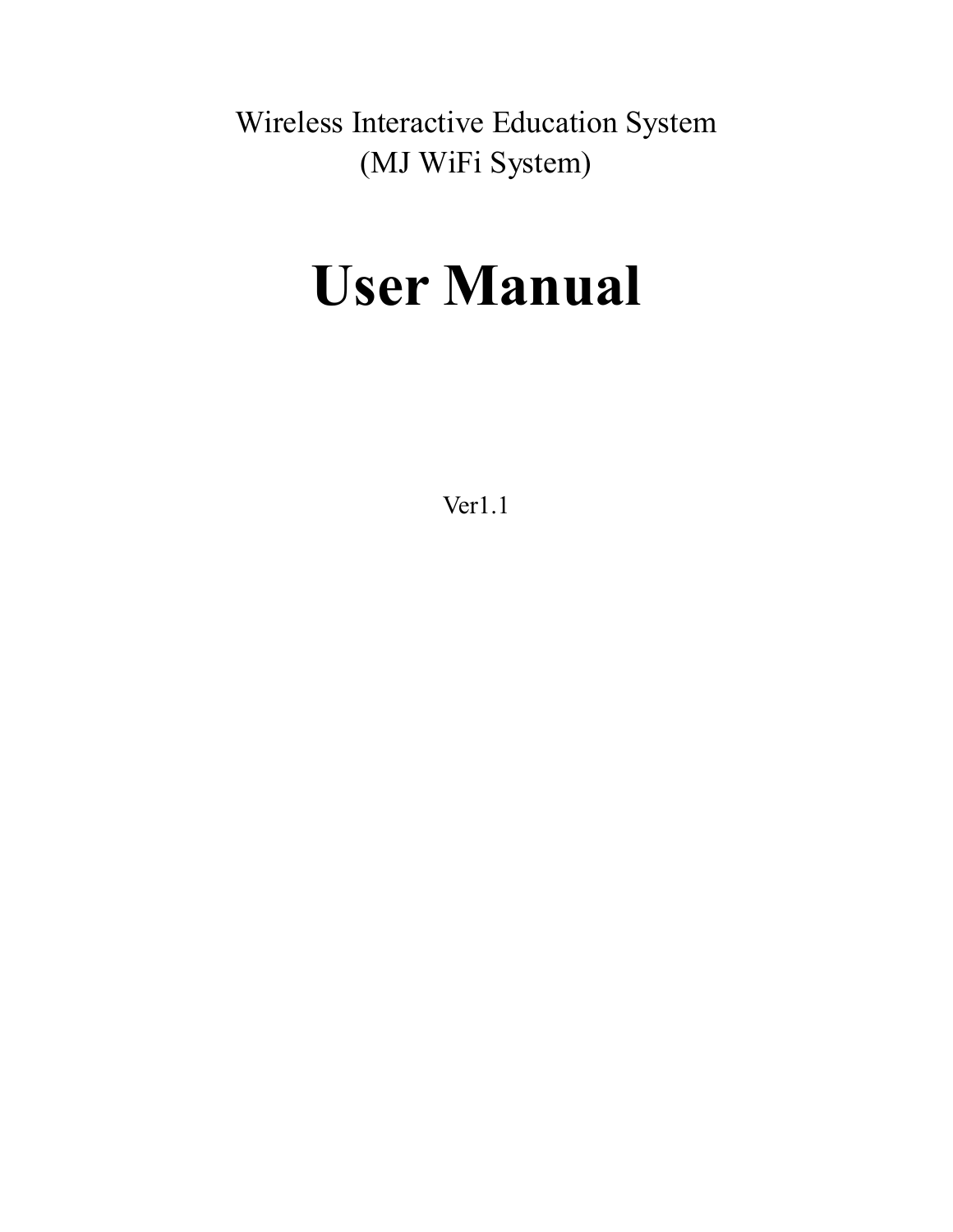# **CONTENT**

| 1.1 ENVIRONMENTAL REQUIREMENTS FOR SOFTWARE INSTALLATION ON WI-FI ENABLED PC OR LAPTOP.-     |
|----------------------------------------------------------------------------------------------|
| $1 -$                                                                                        |
|                                                                                              |
|                                                                                              |
| CHAPTER 3: AUTHORIZE IOS DEVICE (IPAD /IPHONE) TO ACCESS THE APP (MJ WI-FI EDUCATION) .- 6 - |
|                                                                                              |
|                                                                                              |
|                                                                                              |
|                                                                                              |
|                                                                                              |
|                                                                                              |
|                                                                                              |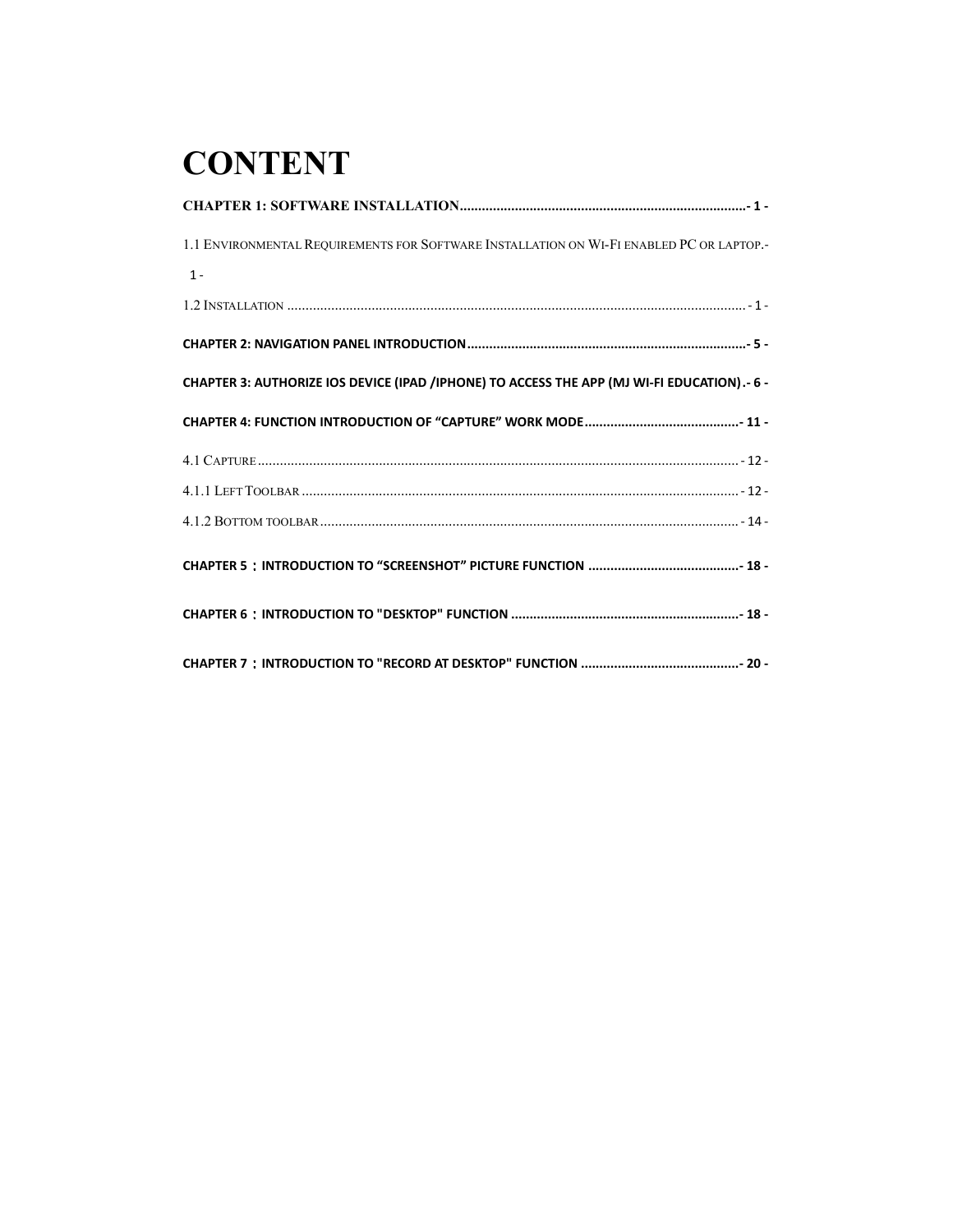#### **Chapter 1: Software Installation**

# **1.1 Environmental Requirements for Software Installation on Wi-Fi enabled PC or laptop**

Compatible system: XPsp3, Win7, Win8, Win8.1, Win10

**Note:** Partial function of this software relies on the installation of the following softwares: Microsoft Word 2003 or version above (with function of Word Export for calibration result) Microsoft Excel2003 or version above (with function of Excel Export for calibration result) Microsoft Outlook 2003 or version above (with function of picture delivery by email) Internet Explorer7.0 or version above (with wireless connection function of software)

#### **VERY IMPORTANT:**

- 1. Before the system is used, power the video matrix and wait for about 1 minute before powering the electronic eyepiece.
- 2. Please do not press the the reset hole on the Wi-Fi camera eyepiece, if necessary, please ask for help.
- 3. Maximum 25 Wi-Fi camera eyepieces can be turned on at one time.

#### **1.2 Installation**

**Step1.** Activate the computer and insert the installation disk into the DVD.

**Step2.**Double click the file "MJ WiFi System" under the disk catalogue. When the following window pops up, please select the installation guide language and press the button  $\frac{1}{x}$ .

| Select Setup Language                                  |
|--------------------------------------------------------|
| Select the language to use during the<br>installation: |
| English                                                |
| Cancel<br>ОК                                           |

Note: The installation guide language is independent of the software interface language. If you need to change the software interface language, please refer to 2.2 - Modification of Language Function.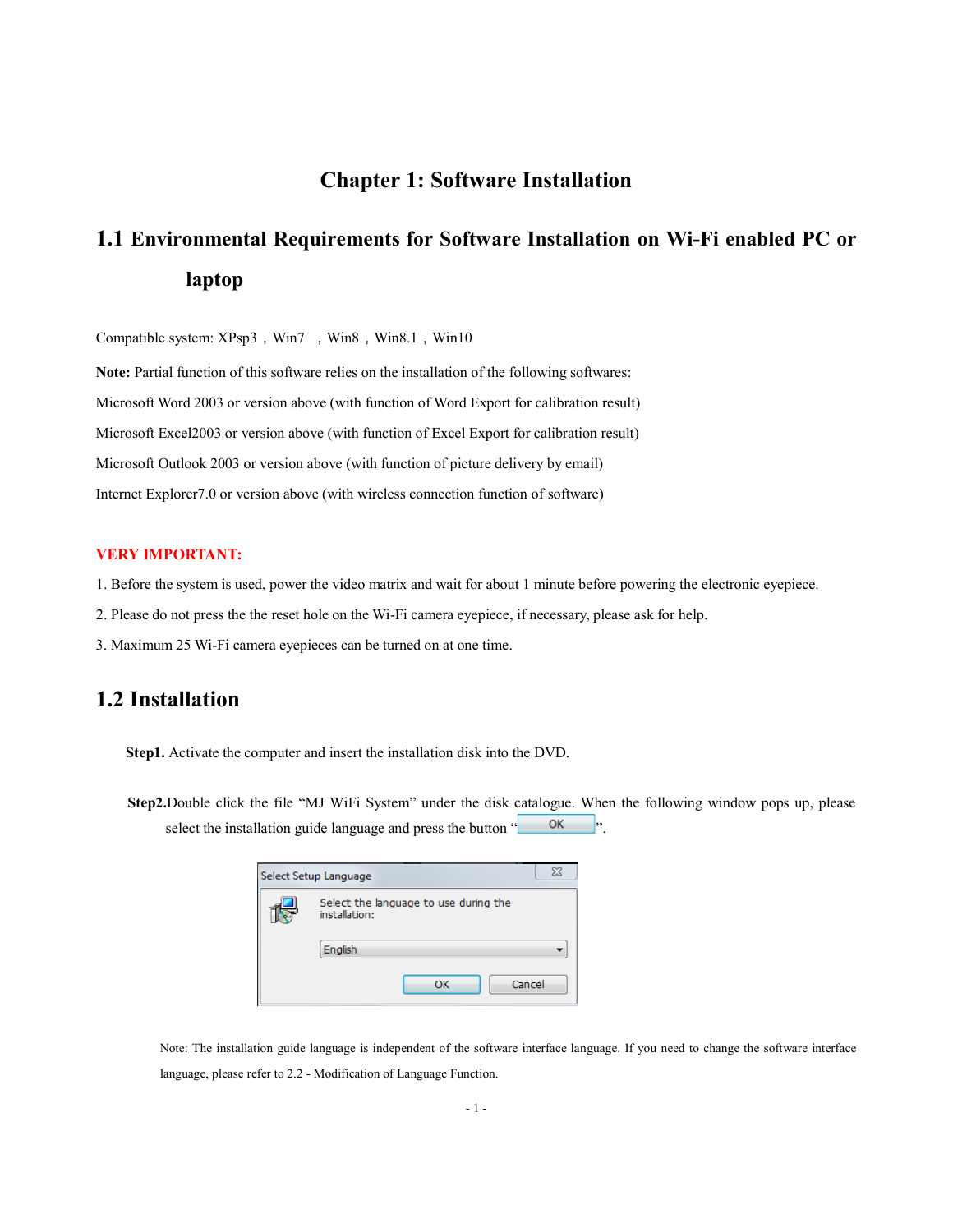**Step 3.**When the window "Welcome to the MJ System Setup Wizard" pops up, please click the button " <u>Next ></u> <sub>"</sub>,



**Step 4.**When the window "Please select the target location" pops up, click "Browse" to choose the file path for installation (usually default), and then click  $\frac{1}{x}$   $\frac{N_{\text{ext}}}{x}$  to continue.

| 15 Setup - MJ WiFi System                                                              |  |          |        |        | $\times$ |
|----------------------------------------------------------------------------------------|--|----------|--------|--------|----------|
| <b>Select Destination Location</b><br>Where should MJ WiFi System be installed?        |  |          |        |        |          |
| Setup will install MJ WiFi System into the following folder.                           |  |          |        |        |          |
| To continue, click Next. If you would like to select a different folder, click Browse. |  |          |        |        |          |
| C:\Program Files (x86)\MJ WiFi System                                                  |  |          |        | Browse |          |
|                                                                                        |  |          |        |        |          |
|                                                                                        |  |          |        |        |          |
|                                                                                        |  |          |        |        |          |
|                                                                                        |  |          |        |        |          |
|                                                                                        |  |          |        |        |          |
|                                                                                        |  |          |        |        |          |
|                                                                                        |  | $<$ Back | Next > |        | Cancel   |
| At least 445.3 MB of free disk space is required.                                      |  |          |        |        |          |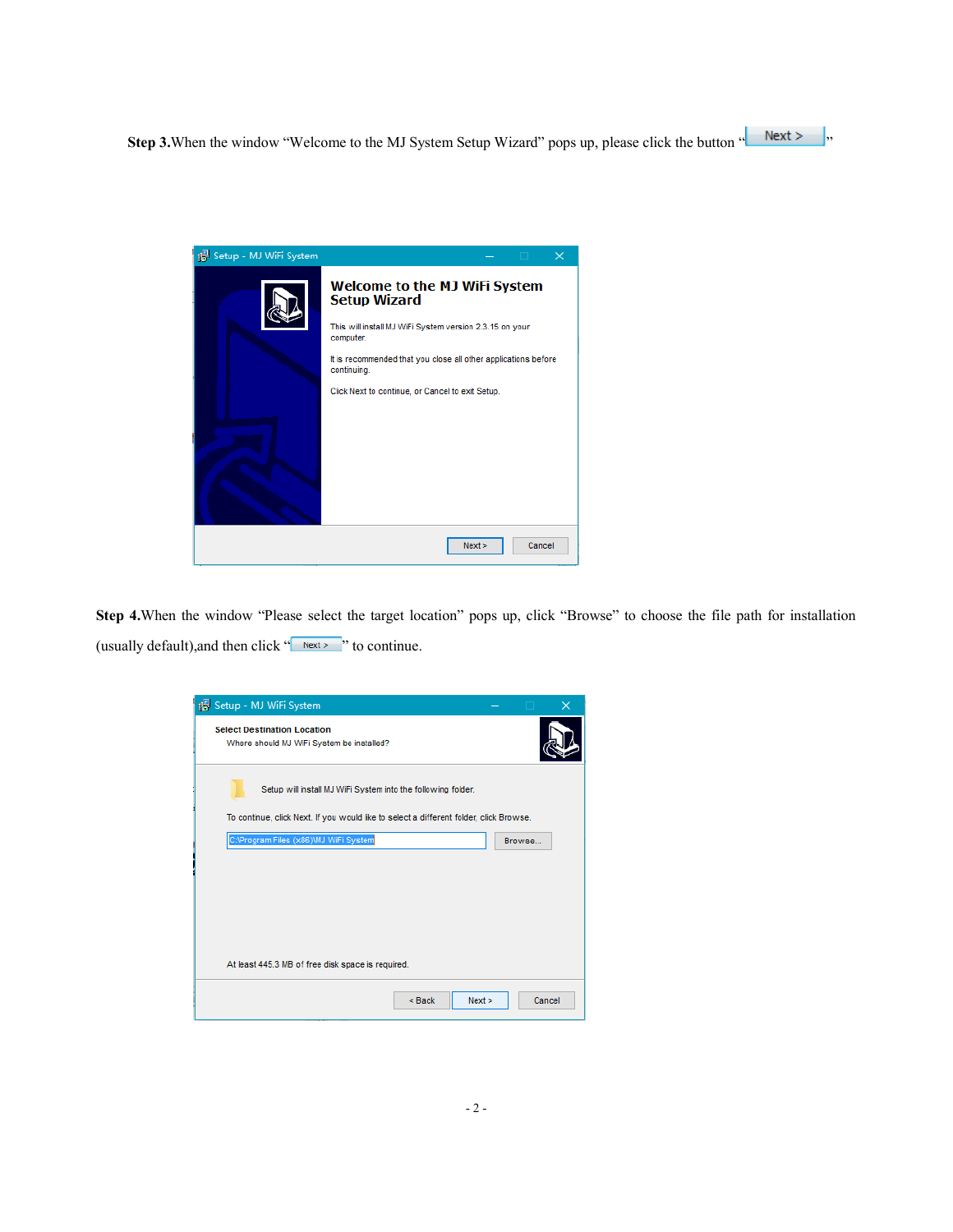**Step 5.** When following window appears, select the shortcut you need, and then click the button " Next> ".

| 18 Setup - MJ WiFi System                                                                                        |  |  |  |
|------------------------------------------------------------------------------------------------------------------|--|--|--|
| <b>Select Start Menu Folder</b><br>Where should Setup place the program's shortcuts?                             |  |  |  |
| Setup will create the program's shortcuts in the following Start Menu folder.                                    |  |  |  |
| To continue, click Next. If you would like to select a different folder, click Browse.                           |  |  |  |
| MJ WiFi System<br>Browse                                                                                         |  |  |  |
|                                                                                                                  |  |  |  |
|                                                                                                                  |  |  |  |
|                                                                                                                  |  |  |  |
|                                                                                                                  |  |  |  |
|                                                                                                                  |  |  |  |
|                                                                                                                  |  |  |  |
| $8$ Back<br>Next<br>Cancel                                                                                       |  |  |  |
|                                                                                                                  |  |  |  |
|                                                                                                                  |  |  |  |
| 12 Setup - MJ WiFi System                                                                                        |  |  |  |
| <b>Select Additional Tasks</b><br>Which additional tasks should be performed?                                    |  |  |  |
| Select the additional tasks you would like Setup to perform while installing MJ WiFi<br>System, then click Next. |  |  |  |
| Additional icons:                                                                                                |  |  |  |
| $\vee$ Create a desktop icon                                                                                     |  |  |  |
| Create a Quick Launch icon                                                                                       |  |  |  |
|                                                                                                                  |  |  |  |
|                                                                                                                  |  |  |  |
|                                                                                                                  |  |  |  |
|                                                                                                                  |  |  |  |
|                                                                                                                  |  |  |  |

**Step 6.**Confirm information like "Select Additional Tasks" of software installation. After confirmation, please click the button

 $($   $\boxed{\text{[nstall]}}$   $)$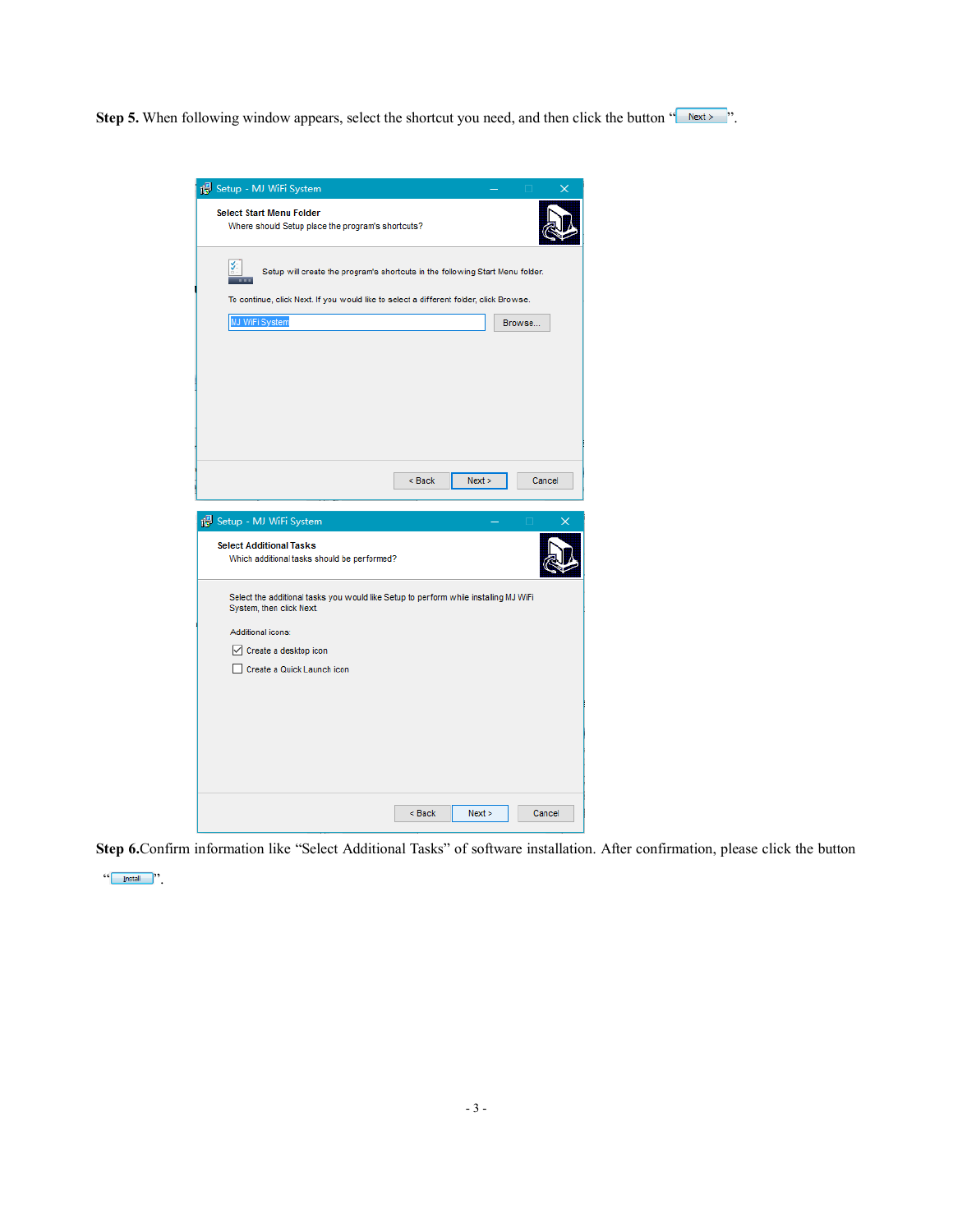| 18 Setup - MJ WiFi System                                                                                       | П      |
|-----------------------------------------------------------------------------------------------------------------|--------|
| <b>Ready to Install</b><br>Setup is now ready to begin installing MJ WiFi System on your computer.              |        |
| Click Install to continue with the installation, or click Back if you want to review or<br>change any settings. |        |
| <b>Destination location:</b><br>C:\Program Files (x86)\MJ WiFi System                                           | r.     |
| Start Menu folder:<br><b>MJ WiFi System</b>                                                                     |        |
| Additional tasks:<br>Additional icons:<br>Create a desktop icon                                                 |        |
|                                                                                                                 |        |
| $\,<$                                                                                                           | э      |
| $8$ Back<br>Install                                                                                             | Cancel |

**Step 7.** An installation progress bar will appear during the software installation procedure. The software installation necessitates the registration of some runtime libraries, which might be intercepted by some antivirus software. If such interception pops up, please allow the procedure to continue.

**Step 8.** An installation progress bar will appear during the software installation procedure. When the following window appears, the software has been installed successfully. Then click the button "**Finish**" to complete the installation. After closing the

window, check the icon  $\overline{\mathbb{R}^4}$  on your desk. If you fail to find it, please find it from the path "Start" → "All programs".

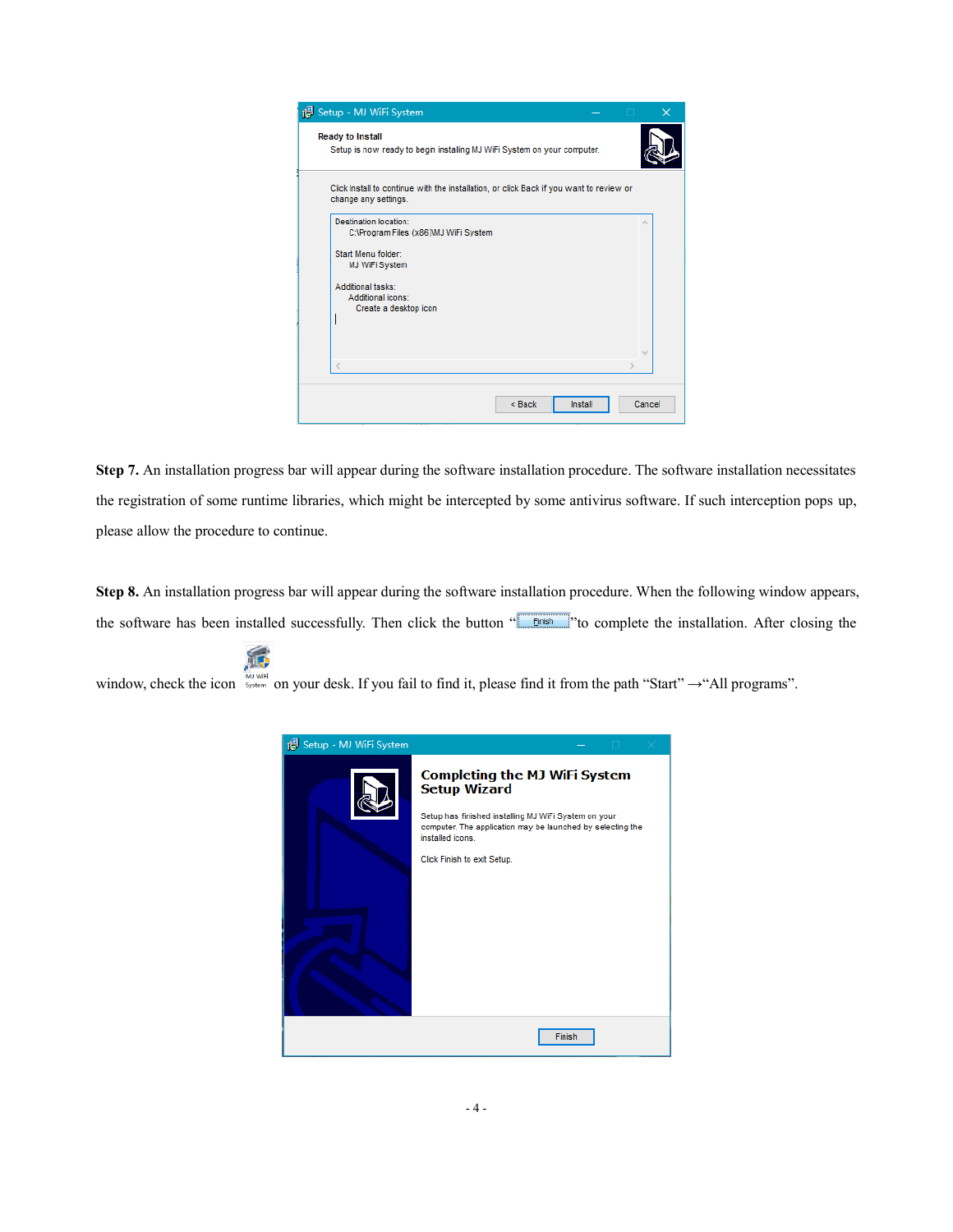# **Chapter 2: Navigation Panel Introduction**



- **1. Capture**: Switch to the camera capture work mode.
- **2. Screenshot**: Capture the screen. Can save screenshot to desktop or can add it to your editing PPT, Word directly.
- **3. Desktop**: Switch to desktop, show the desktop, you can open files you want to show, or write and draw as using a blackboard.
- **4. Record at desktop**: switch to the desktop, record video to the full screen or indicated screen area. By using this, can illustrate the process or operation to the student by video.
- **5. Menu**: File storage path settings (setup mode settings is included here), recording screen settings, minimize this navigation panel, and exit the software.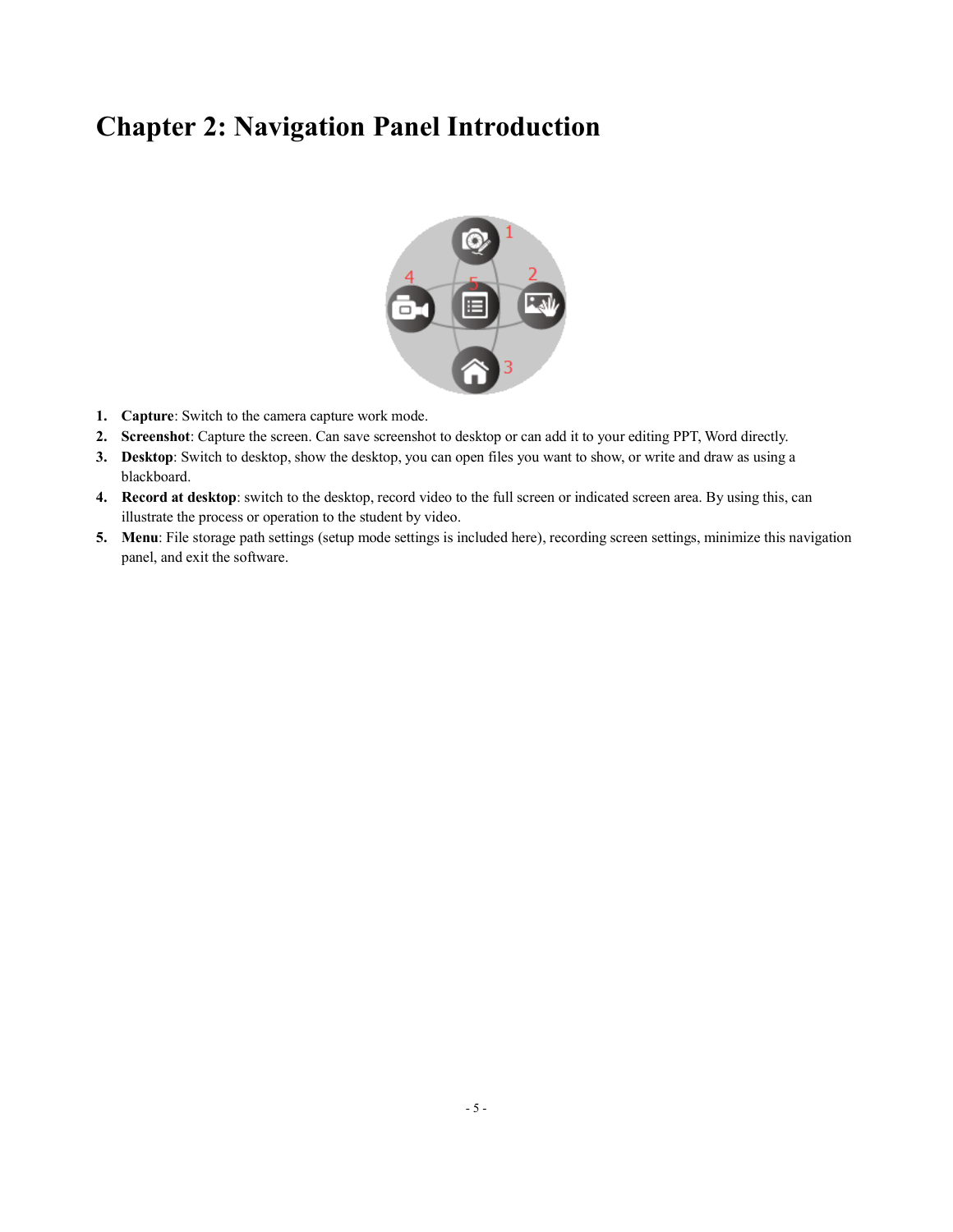# **Chapter 3: Authorize iOS device (iPad /iPhone) to access the APP (MJ Wi-Fi Education)**

#### 1. Run MJ WiFi System software.

Click "Manual" on the Navigation Panel, select "Accessibility Settings", check "Setup Mode", click "OK" button to confirm. Enter Setup Mode.

(Note: If want to authorize new iPad /iPhone to access MJ WiFi Education and stream video from microscope, please checked "Enter Setup" mode, otherwise the new iPad /iPhone can't stream video from microscope.)

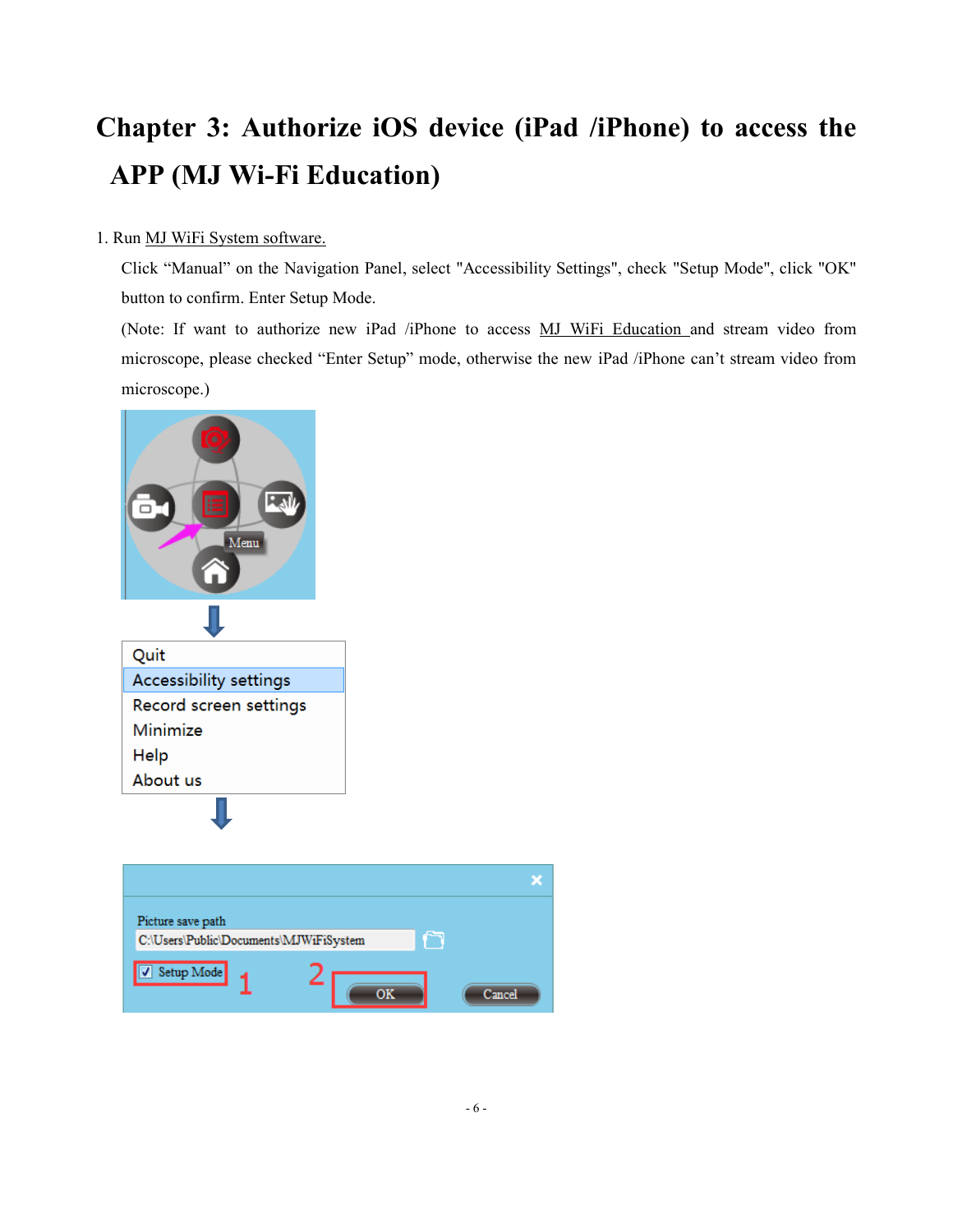2. Connect iPad /iPhone to microscope camera SSID WiFiCamera 5G XXXXX (you will find correct SSID on each camera's sticker as follows picture),



Run the APP "MJ WiFI Education", you will find a prompt "Connecting to server…."on the bottom of APP

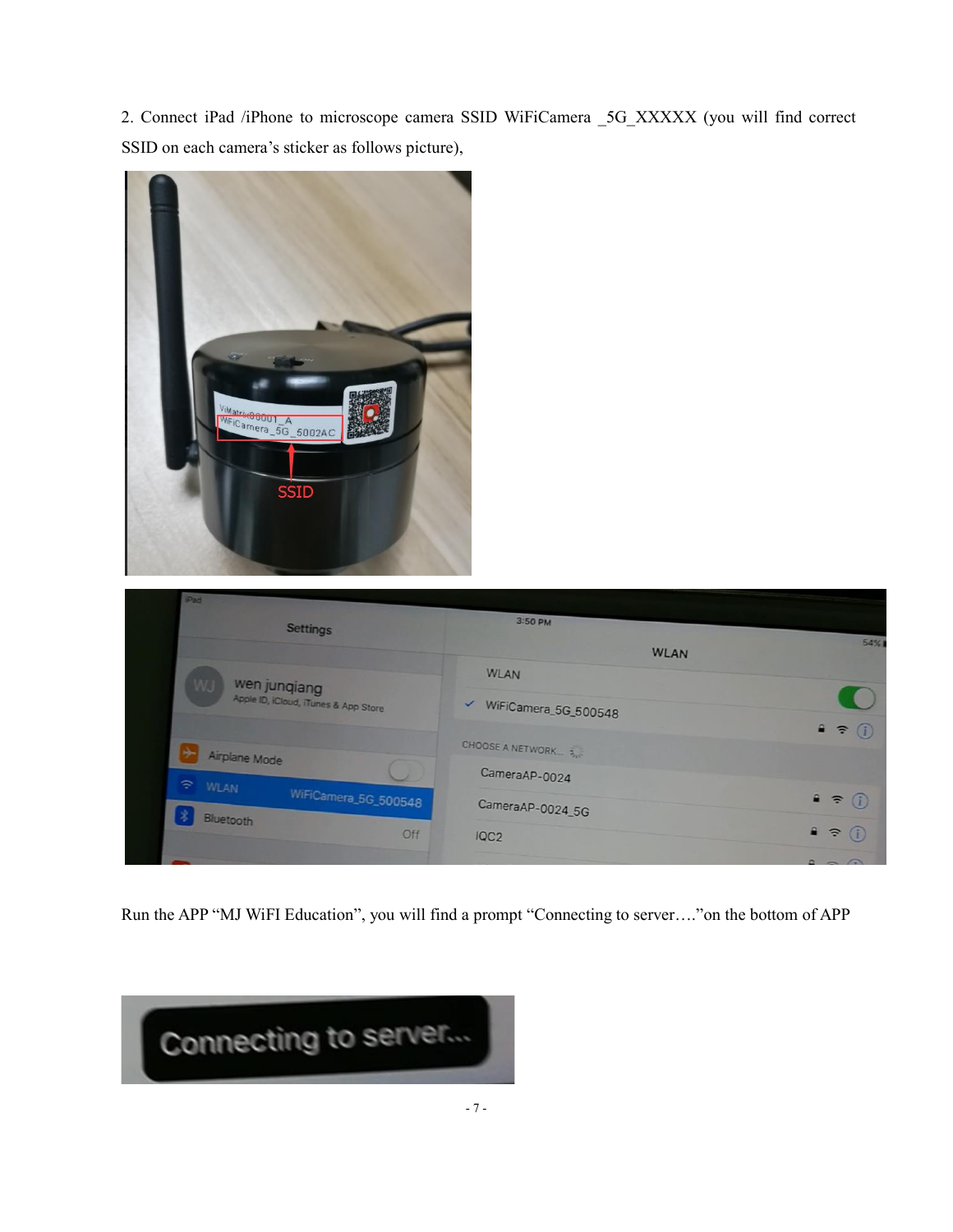And MJ WiFi System software will pop up as following picture, whether to allow "XXXXXXXXXXX" ( your iPad or iPhone's name) to access "XXXXXXXXXXXX(WiFi Camera's SSID) "

| MJ WiFi System                                    |  |
|---------------------------------------------------|--|
|                                                   |  |
| Do you allow[iPad]to acess[WiFiCamera_5G_50035C]? |  |
|                                                   |  |
| cancel<br>yes                                     |  |
|                                                   |  |
|                                                   |  |

If you click the "  $\frac{1}{2}$  " button, the iPad /iPhone will be added to the white list, which has been

authorized, and the iPad /iPhone can stream video from the connected microscope without repeated adding in the future.

| BlackListForm                    | ×          |
|----------------------------------|------------|
| WiFiCamera_5G_50035C             |            |
| white list                       | black list |
| 1CBDB04D24674642994740FD4D144B2C |            |
|                                  |            |
|                                  |            |
|                                  |            |
|                                  |            |
|                                  |            |
|                                  |            |
|                                  |            |
|                                  |            |
|                                  |            |
|                                  |            |
|                                  |            |
|                                  | Close      |
|                                  |            |

cancel

If you click the " button, the iPad /iPhone will be added to the blacklist, which has not authorized, and the iPad /iPhone can't stream video from the connected microscope.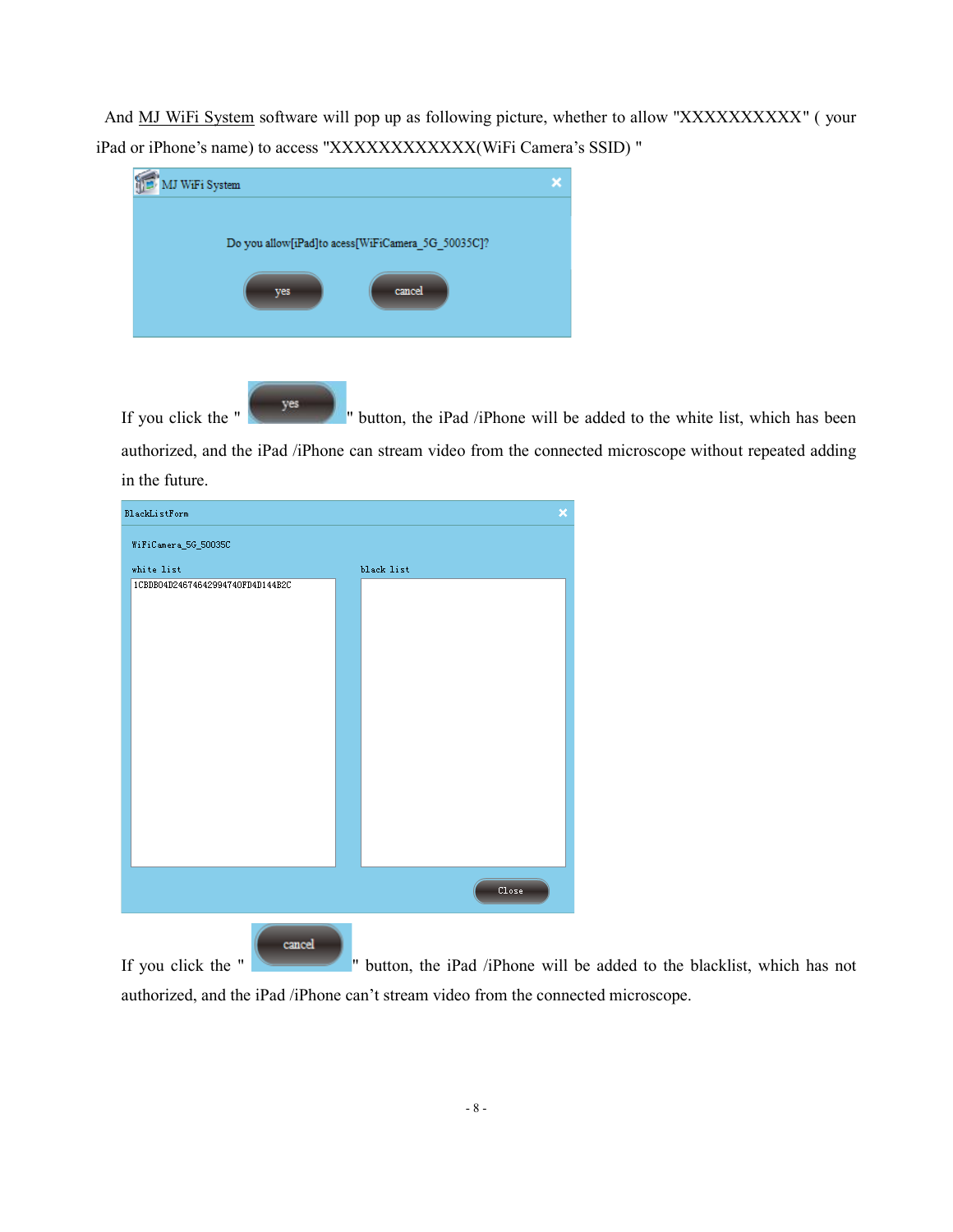| BlackListForm                     | ×                                |
|-----------------------------------|----------------------------------|
| $\texttt{WiFiCamera\_5G\_50035C}$ |                                  |
| white list                        | black list                       |
|                                   | 1CBDB04D24674642994740FD4D144B2C |
|                                   |                                  |
|                                   | Clos <sub>e</sub>                |

**Note**: The number and letters shown on white/black list as below picture is your iPad or iPhone's unique serial-number.



#### **Remove the iPad /iPhone from the blacklist and add to the white list:**

1. Go to "Manual" on the Navigation Panel, select "Accessibility Settings", check "Setup Mode",

Run iPad /iPhone APP MJ WiFi Education, and the software MJ WiFi System will pop up the blacklist list.

The current banned iPad /iPhone is in blue background (as shown picture below).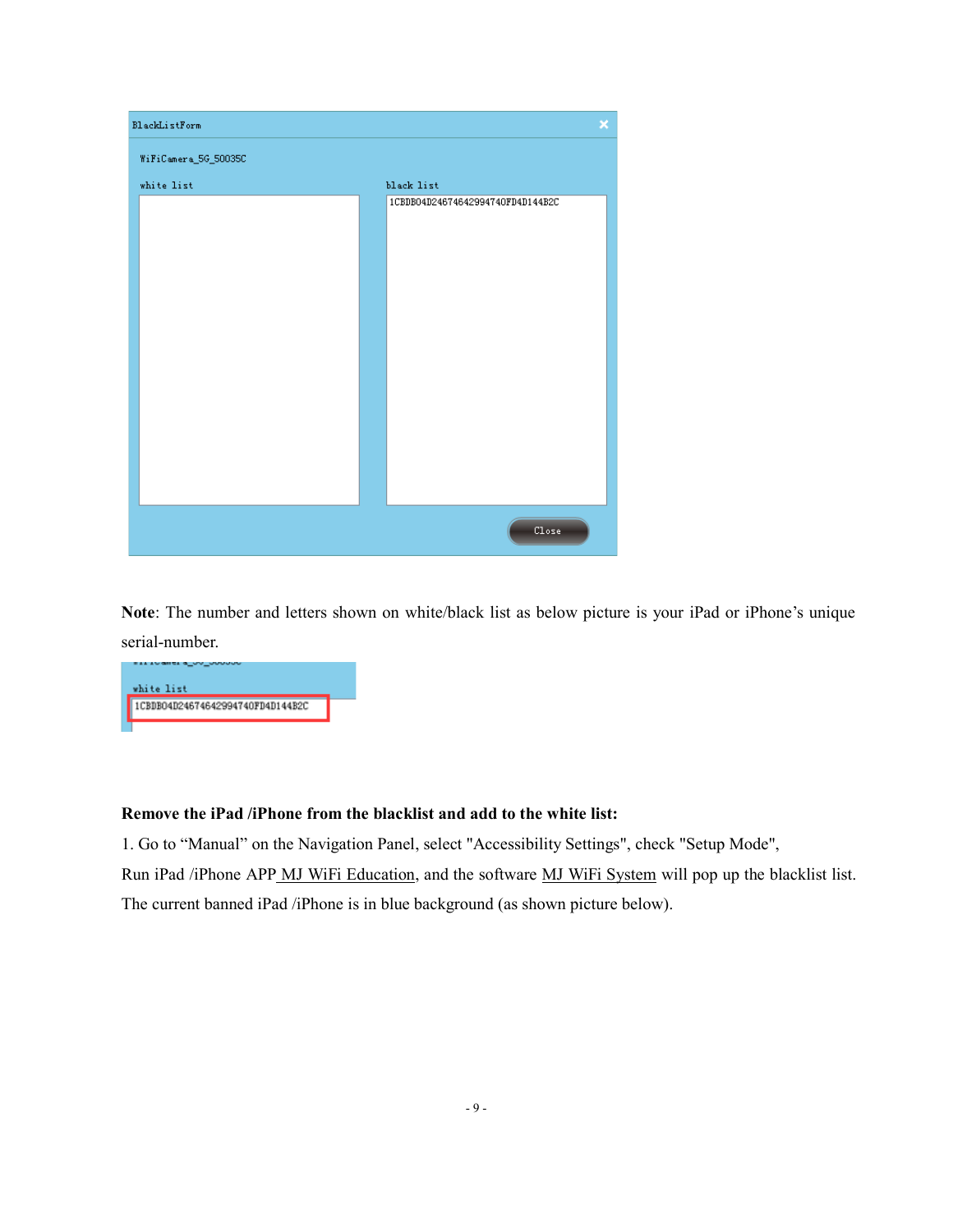

2. Double click the text on black list with blue background, a prompt will pop up to say if you want to move the "XXXXXX" (your iPad or iPhone) from the blacklist and add to the white list?

| MJ WiFi System                                                      |        |
|---------------------------------------------------------------------|--------|
|                                                                     |        |
| 2EBFD96D78314B0AAEEC0B8F481FAE22Move to white list from black list? |        |
|                                                                     |        |
| yes                                                                 | cancel |
|                                                                     |        |
|                                                                     |        |

Click the "yes" button to move the iPad /iPhone to the white list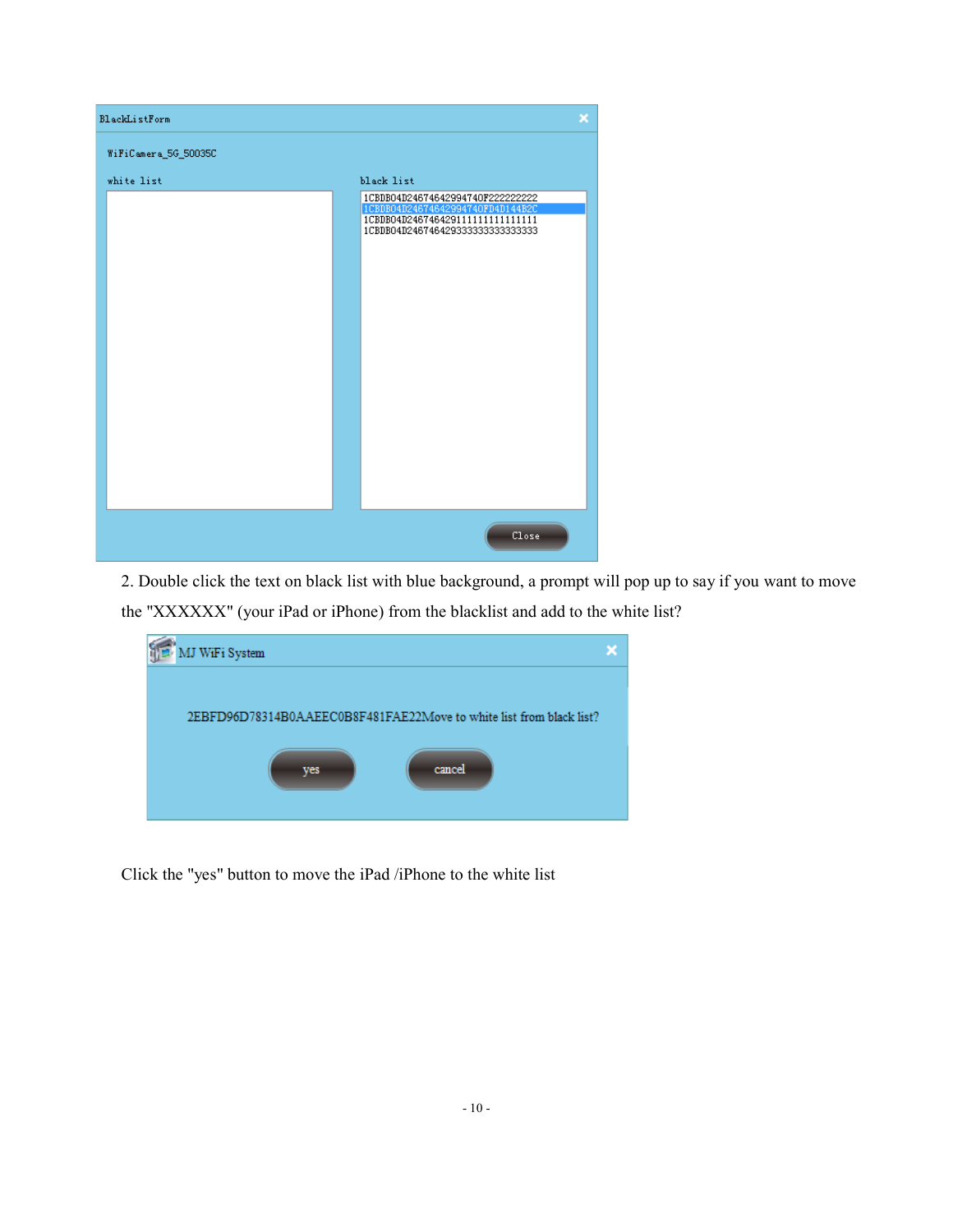

If Click "Cancel" button, then the iPad /iPhone is continues to be blacklisted.

If you want to remove the iPad /iPhone from the white list, add it to the black list.

Double-click it on the white list, delete from the white list, add to the blacklist, and next time the iPad /iPhone can't access the APP .

# **Chapter 4: Function Introduction of "Capture" Work Mode**

Click the "Capture" button on the Navigation Panel to into the "Capture" work mode. The software operation interface will display as below:

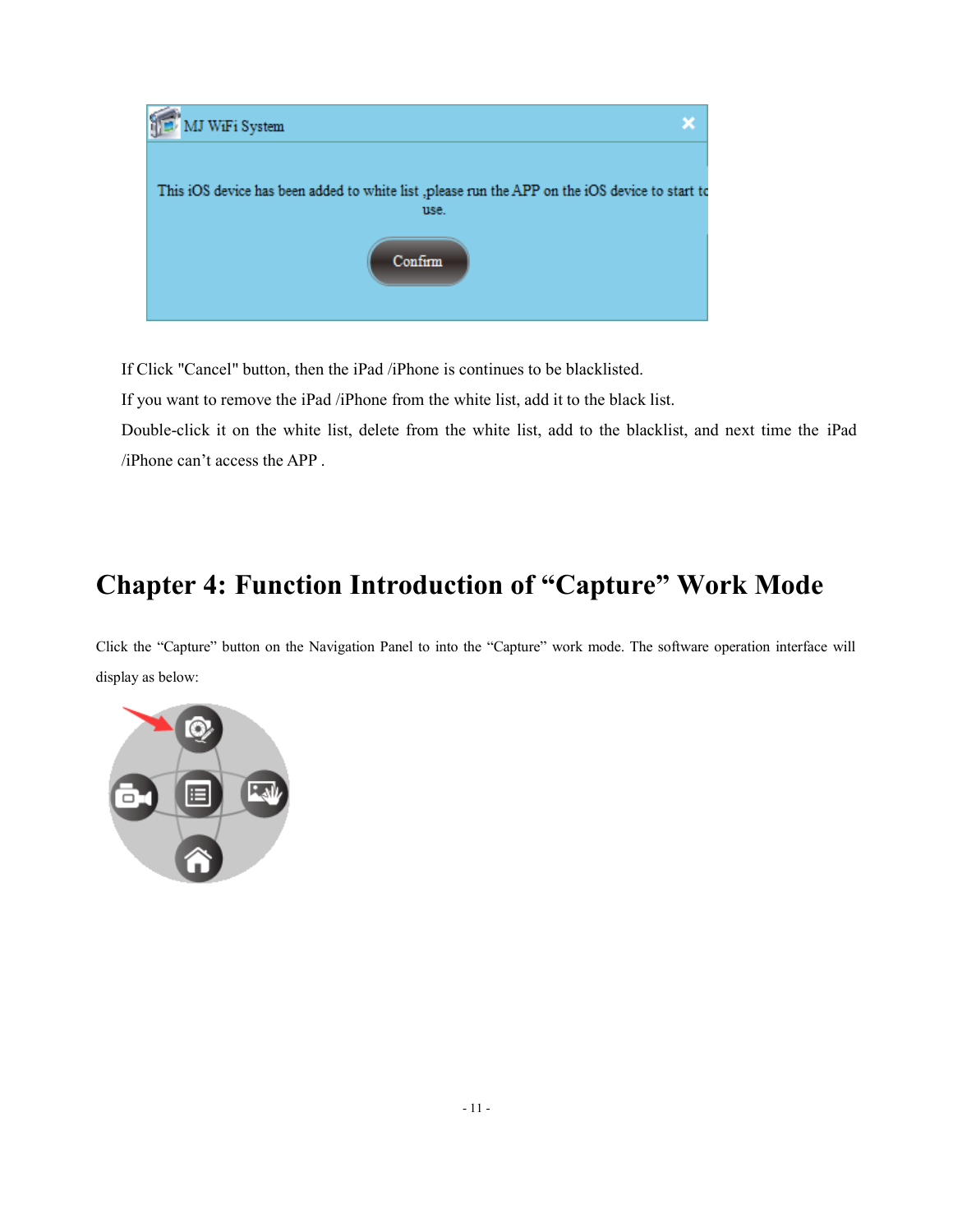# **4.1 Capture**



## **4.1.1 Left Toolbar**

When switching to one screen status, there are video parameter adjusting tools.

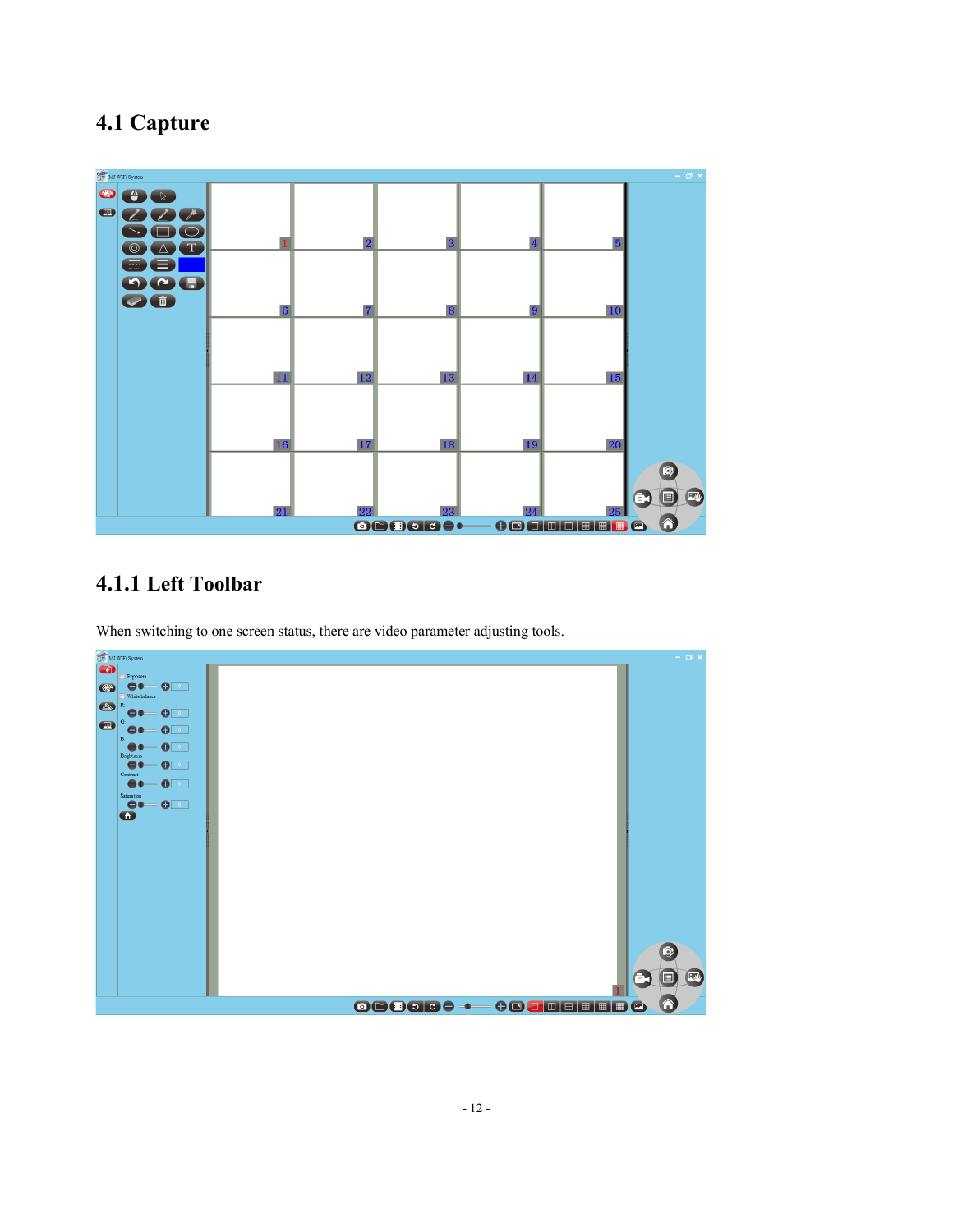

You can adjust relevant parameters according to your needs to achieve desirable effects for preview and photograph, as shown in image:

| White balance | Auto White balance | When this option is ticked, the device will<br>process auto white balance according to the |
|---------------|--------------------|--------------------------------------------------------------------------------------------|
|               |                    | service environment. The "Manual White                                                     |
|               |                    | Balance" below can also be applied for                                                     |
|               |                    | adjustment when this option is not ticked.                                                 |
|               |                    |                                                                                            |
|               |                    | Note: When shooting colorful objects, color                                                |
|               |                    | abnormity might occur. Thus manual calibration                                             |
|               |                    | needs to be made for auto white balance.                                                   |
|               |                    | Detailed operation method: align the device with                                           |
|               |                    | white paper, remove the tick on "Auto White"                                               |
|               |                    | Balance" option, and tick it again, making the                                             |
|               |                    | device process auto white balance once. After                                              |
|               |                    | that, remove the tick on the "Auto White"                                                  |
|               |                    | Balance" option.                                                                           |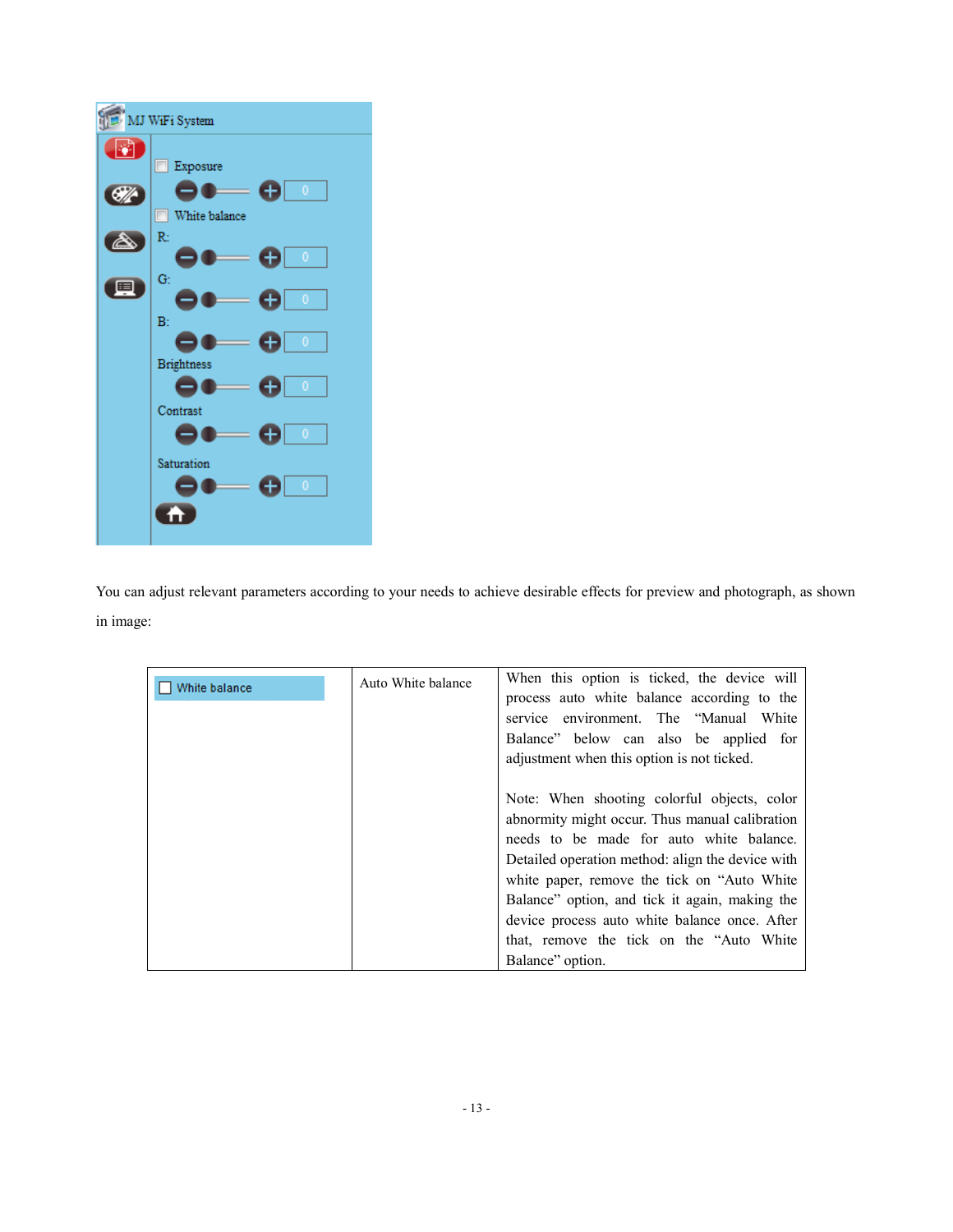| R <sub>1</sub><br>G:<br>B: | White<br>Manual<br>Balance | You can adjust R,G, B, and adjust 3 colors to<br>achieve the desired effect.                                                                                                        |
|----------------------------|----------------------------|-------------------------------------------------------------------------------------------------------------------------------------------------------------------------------------|
| <b>Brightness</b>          | <b>Brightness Control</b>  | Drag it to change the entire brightness of the<br>screen. Brightness control usually coordinates<br>with contrast control to achieve the best effect.                               |
| Contrast<br>n              | Contrast Control           | Drag it to change the contrast between the<br>brightness and darkness of the screen. Contrast<br>control usually coordinates with brightness<br>control to achieve the best effect. |
| Saturation<br>0            | Saturation Control         | Drag it to change the color saturation of the<br>screen to achieve the best effect                                                                                                  |
| Exposure                   | Auto exposure              | Check the automatic exposure button to<br>automatically achieve an appropriate exposure<br>value based on the environment.                                                          |
| Exposure                   | Manual exposure            | You can adjust the scroll bar to achieve the<br>desired effect.                                                                                                                     |
|                            | Default                    | Back to default settings.                                                                                                                                                           |

### **4.1.2 Bottom toolbar**



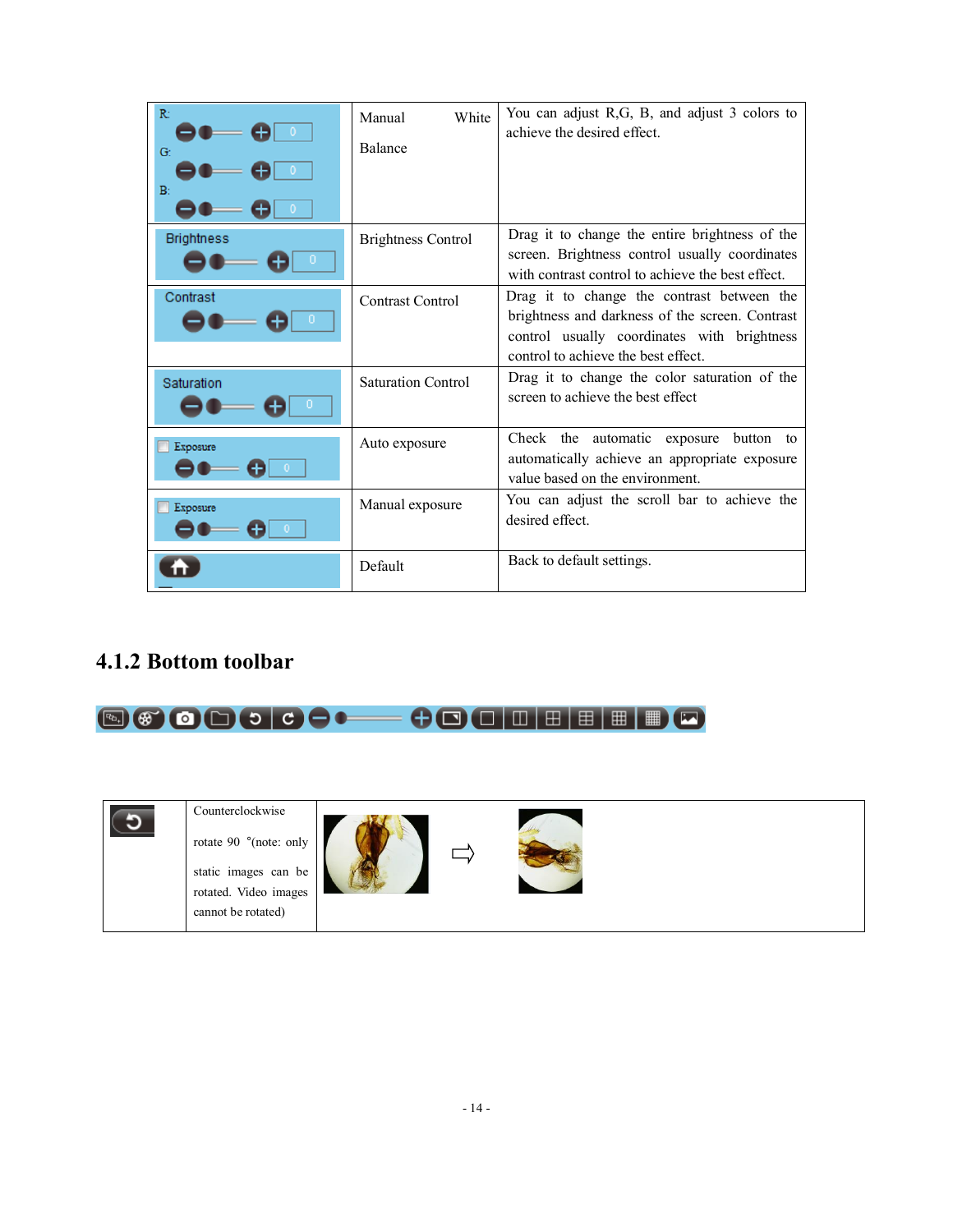|             | Clockwise rotate 90 °<br>(note: only static<br>images can be rotated.<br>Video images cannot<br>be rotated) |                                                                                                                                                                                                                                                                                                                                 |  |
|-------------|-------------------------------------------------------------------------------------------------------------|---------------------------------------------------------------------------------------------------------------------------------------------------------------------------------------------------------------------------------------------------------------------------------------------------------------------------------|--|
|             | Zoom out                                                                                                    | Click this button or use mouse to drag to digital zoom out image                                                                                                                                                                                                                                                                |  |
| $\bigoplus$ | Zoom in                                                                                                     | Click this button or use mouse to drag to digital zoom in image                                                                                                                                                                                                                                                                 |  |
|             | Full screen                                                                                                 | Click on the button and the image is filled with a scale. Click the right mouse button or<br>ESC key in this mode to return, the image position is unchanged. If the previous is 1.1<br>status, then 1:1 status is returned, and if the screen status was previously appropriate, the<br>appropriate screen status is returned. |  |
|             | Snapshot                                                                                                    | Click to capture an image                                                                                                                                                                                                                                                                                                       |  |

Zoom out: zoom out picture proportionally

Zoom in: zoom out picture proportionally

Full screen: Click on the button and the image is filled with a scale. Click the right mouse button or ESC key in this

mode to return, the image position is unchanged. If the previous is 1:1 status, then 1:1 status is returned, and if the screen status was previously appropriate, the appropriate screen status is returned.



Select screens to display.

Live stream video from the camera and annotate it on the video preview screen.

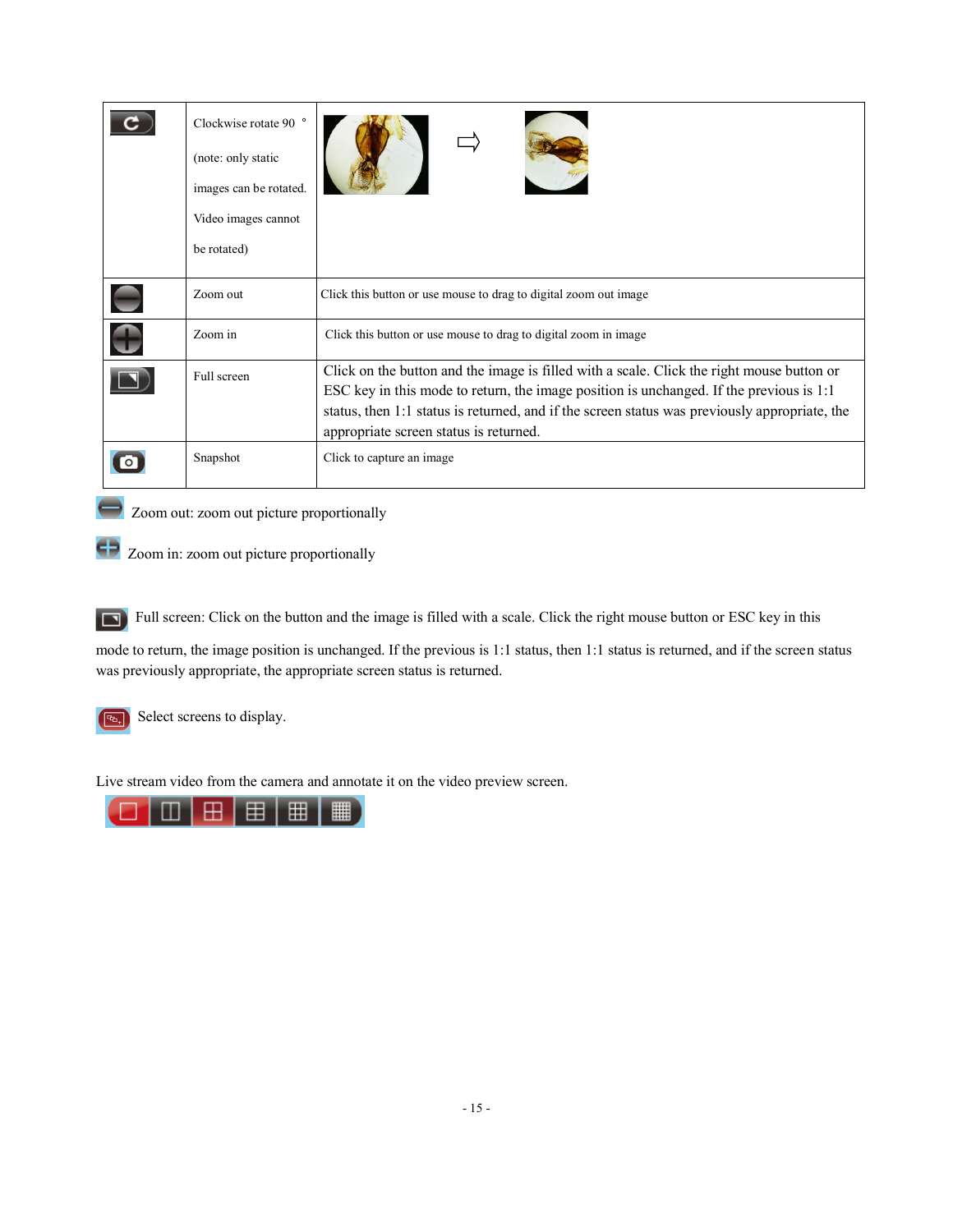|                                   | Mouse           | Same function as drag, you can drag pictures or video<br>operations.       |
|-----------------------------------|-----------------|----------------------------------------------------------------------------|
|                                   | Pencil          | Pencil function.                                                           |
|                                   | Straight Pencil | Draw a straight                                                            |
|                                   | Highlighter Pen | The object of the painting is automatically eliminated after 3<br>seconds. |
|                                   | Save            | Save the edited images.                                                    |
|                                   | Eraser          | Erase the contents of the painting.                                        |
| $\hat{a}$                         | Delete all      | Remove all the contents of the painting.                                   |
| $\bigoplus$                       | Line thickness  | Sets the line thickness for all drawing tools.                             |
|                                   | Undo            | Undo the last operation.                                                   |
| $\begin{pmatrix} 0 \end{pmatrix}$ | Redo            | Restore the last operation.                                                |
|                                   | Line            | Sets the line style for all drawing tools.                                 |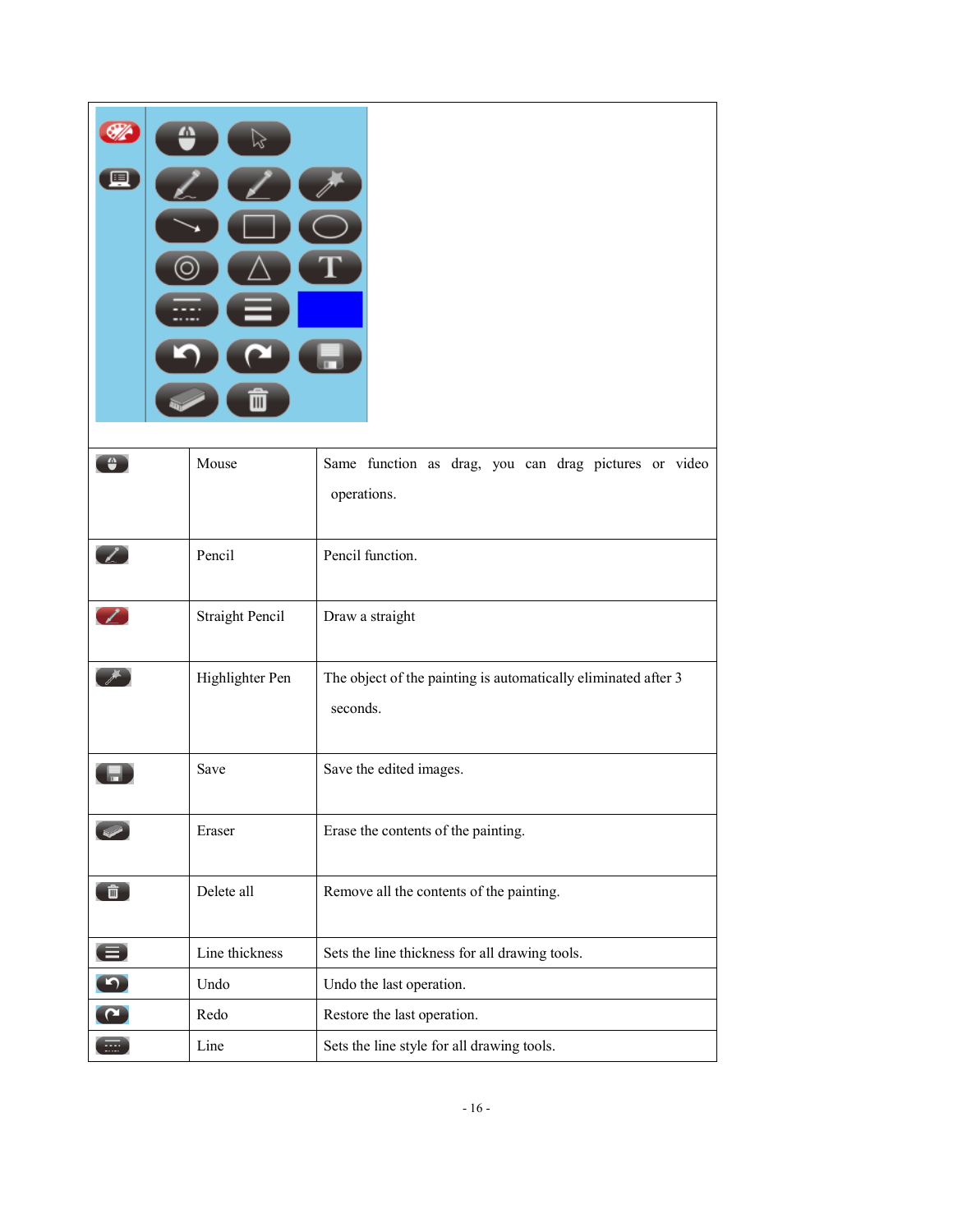|  |  | Line Color | Sets the color of all drawing tool lines. |
|--|--|------------|-------------------------------------------|
|--|--|------------|-------------------------------------------|

#### Note: Measuring tools only available under one screen status after taking picture

| MJ WiFi System<br>- ने<br><u>M</u><br>匣 |                                                        |  |
|-----------------------------------------|--------------------------------------------------------|--|
| $\boxed{\text{min}}$                    | Calibration: calibration is required before measuring. |  |
| m                                       | Straight line measurement                              |  |
| $\mathbb{Z}$                            | Parallel line measurement                              |  |
| <u>Un)</u>                              | Double parallel line measurement                       |  |
| $\mathscr{A}$                           | Line measurement                                       |  |
| $\Box$                                  | Rectangular measurement                                |  |
| $\circ$                                 | Polygon measurement                                    |  |
|                                         | Arc measurement                                        |  |
| $\bot$                                  | Measure by three vertical lines                        |  |
|                                         | Angle measurement with four points                     |  |
| $\Delta$                                | Angle measurement with three points                    |  |
| $\odot$                                 | Concentric circle measurement                          |  |
| $\Theta$                                | Measurement of center radius                           |  |
| $\bigcirc$                              | Circular measurement                                   |  |
| (目)                                     | Display measurement results                            |  |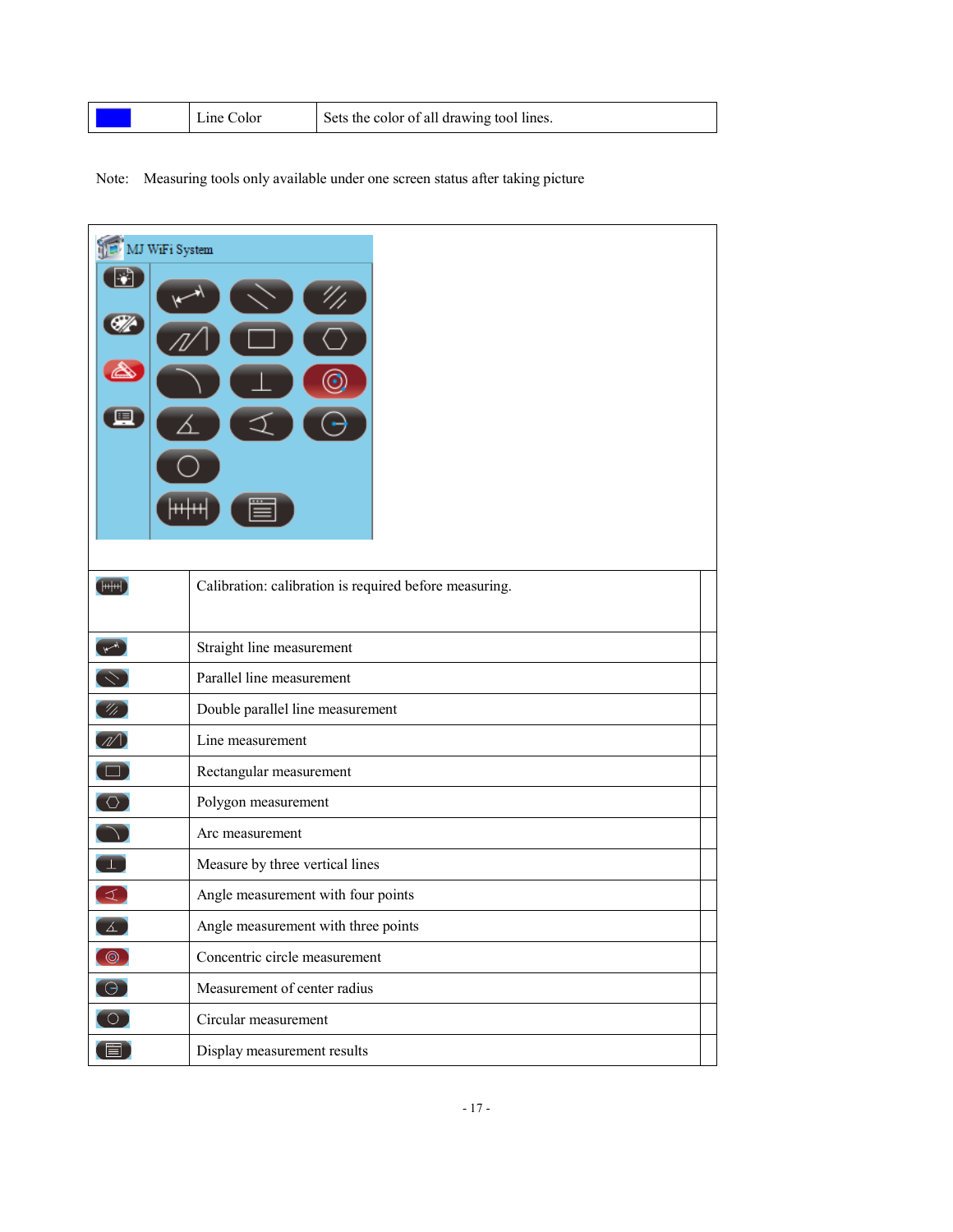# **Chapter 5**:**Introduction to "Screenshot" picture function**



When you are with the **Screenshot** function: you can quickly screenshot and save to desktop at one-click, also can drag the image to the PPT or WORD you are editing directly.

# **Chapter 6**:**Introduction to "Desktop" function**

| Desktop Features: Return to the desktop, you can prepare the video and document, you can also use annotation tools to annotate |
|--------------------------------------------------------------------------------------------------------------------------------|
| on the desktop.                                                                                                                |

Annotation tool:

**COOOOOO**  $\bigcirc$  $\bigoplus$ Đ

|           | Minimize | Hide the toolbar. (Display the toolbar by clicking it again)      |
|-----------|----------|-------------------------------------------------------------------|
| $\bullet$ | Mouse    | Same function as drag, you can drag pictures or video operations. |
|           |          |                                                                   |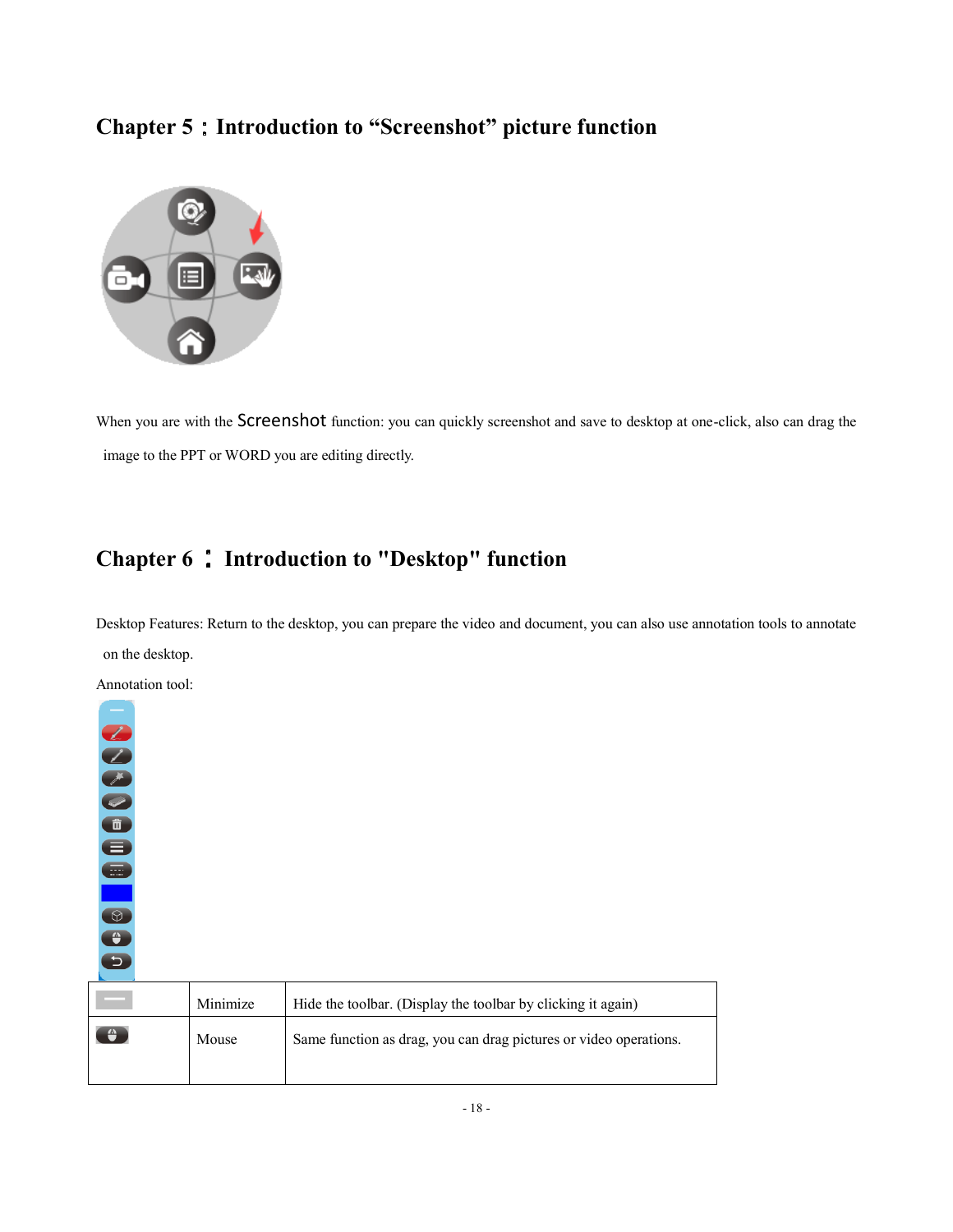|                          | Pencil             | Pencil function.                                                        |
|--------------------------|--------------------|-------------------------------------------------------------------------|
| $\boldsymbol{Z}$         | Straight<br>Pencil | Draw a straight                                                         |
| $\overline{\mathscr{E}}$ | Highlighter<br>Pen | The object of the painting is automatically eliminated after 3 seconds. |
| $\blacksquare$           | Save               | The capture edit area is saved as a picture.                            |
|                          | Eraser             | Erase the contents of the painting.                                     |
| $\boxed{\blacksquare}$   | Delete all         | Remove all the contents of the painting.                                |
| $\blacksquare$           | Line<br>thickness  | Sets the line thickness for all drawing tools.                          |
|                          | Line               | Sets the line style for all drawing tools.                              |
|                          | Line Color         | Sets the color of all drawing tool lines.                               |
| $\Theta$                 | Graphics           | Select graphics for drawing operations.                                 |
| $\bullet$                | Mouse              | Click to operate on your desktop                                        |